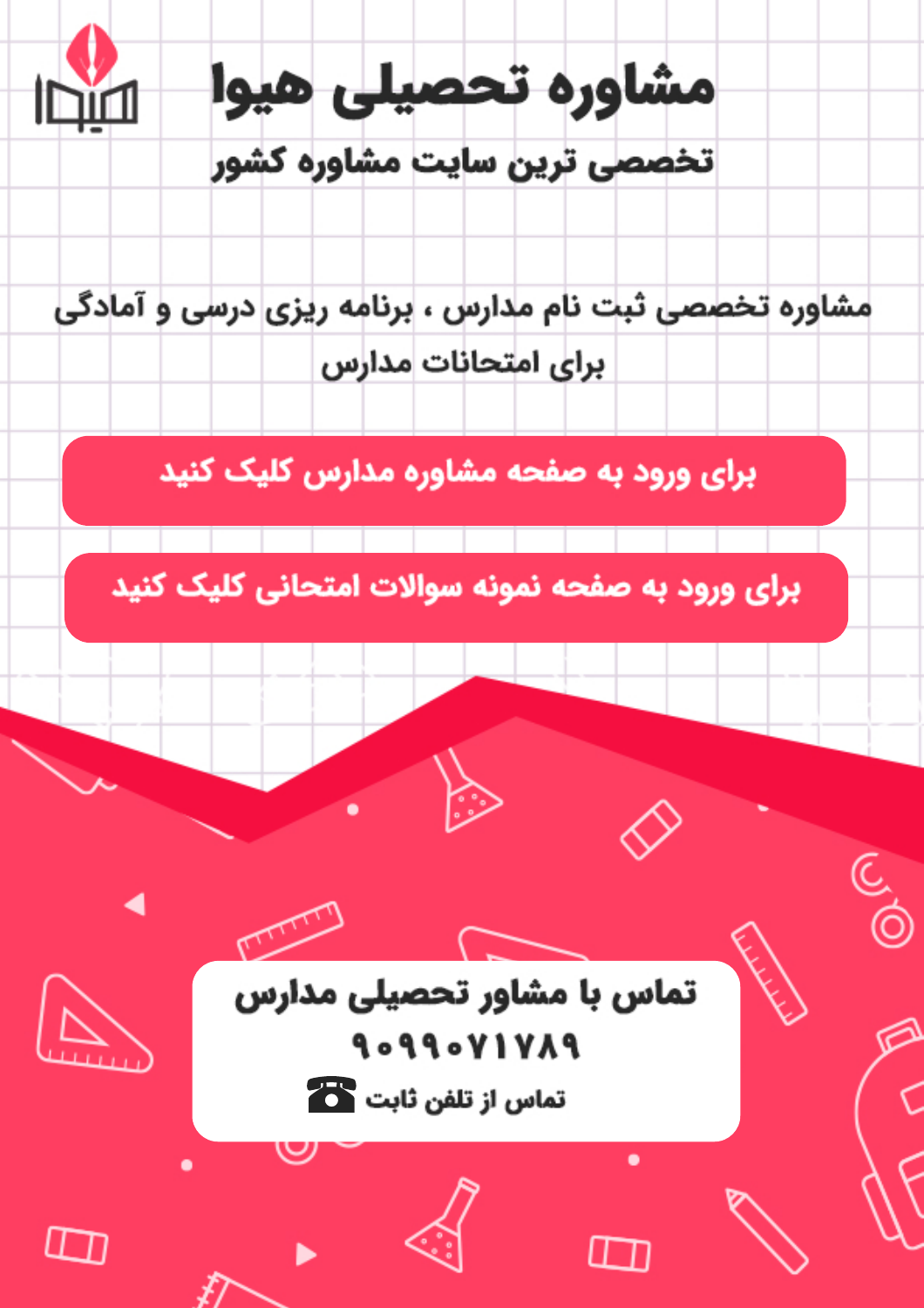|                                                 | شماره صندلی :                                | دبیرستان رضوان<br><b>هیــوا</b> تخصصی ترین سایت مشاوره کشور | اه و نام خانوادگی :        |  |  |  |  |  |  |  |  |
|-------------------------------------------------|----------------------------------------------|-------------------------------------------------------------|----------------------------|--|--|--|--|--|--|--|--|
|                                                 | مدت امتحان :                                 |                                                             | كلاس : يازدهم تجربي-انساني |  |  |  |  |  |  |  |  |
| تاريخ امتحان: ١ / ٩٩<br>نام دبير :<br>نام درس : |                                              |                                                             |                            |  |  |  |  |  |  |  |  |
|                                                 | بارم<br><b>Vocabulary:</b>                   |                                                             |                            |  |  |  |  |  |  |  |  |
|                                                 |                                              |                                                             |                            |  |  |  |  |  |  |  |  |
|                                                 | A. Fill in the blanks with given pictures.   |                                                             |                            |  |  |  |  |  |  |  |  |
|                                                 |                                              |                                                             |                            |  |  |  |  |  |  |  |  |
| 1.5                                             | (a)                                          | (b)<br>(c)                                                  | (d)                        |  |  |  |  |  |  |  |  |
|                                                 | 1. My uncle has high                         |                                                             |                            |  |  |  |  |  |  |  |  |
|                                                 | 2. Sara  Mount Damavand every Fridays.       |                                                             |                            |  |  |  |  |  |  |  |  |
|                                                 | 3. I eat two  Of melon today.                |                                                             |                            |  |  |  |  |  |  |  |  |
|                                                 |                                              |                                                             |                            |  |  |  |  |  |  |  |  |
|                                                 | <b>B.</b> One odd out:                       |                                                             |                            |  |  |  |  |  |  |  |  |
|                                                 | 4. carpet – pottery – calligraphy- element   |                                                             |                            |  |  |  |  |  |  |  |  |
|                                                 | 5. vast $-\tanh - \text{big}-\text{large}$   |                                                             |                            |  |  |  |  |  |  |  |  |
|                                                 | C: Match the words with their definition :   |                                                             |                            |  |  |  |  |  |  |  |  |
|                                                 | A                                            | B                                                           |                            |  |  |  |  |  |  |  |  |
|                                                 | 6. Shows the way of life<br>a. Language      |                                                             |                            |  |  |  |  |  |  |  |  |
|                                                 | 7. To stop something from happening          | b. Lifestyle                                                |                            |  |  |  |  |  |  |  |  |
|                                                 | 8. a system of communication                 | c. identity                                                 |                            |  |  |  |  |  |  |  |  |
|                                                 | 9. To show something                         | d. reflect                                                  |                            |  |  |  |  |  |  |  |  |
|                                                 |                                              | e. prevent                                                  |                            |  |  |  |  |  |  |  |  |
|                                                 | D: Fill in the blanks with suitable word.    |                                                             |                            |  |  |  |  |  |  |  |  |
| 1.5                                             |                                              |                                                             |                            |  |  |  |  |  |  |  |  |
|                                                 | 11. Today a  to technology is a big problem. |                                                             |                            |  |  |  |  |  |  |  |  |
|                                                 | 12. Each society a  its art and culture.     |                                                             |                            |  |  |  |  |  |  |  |  |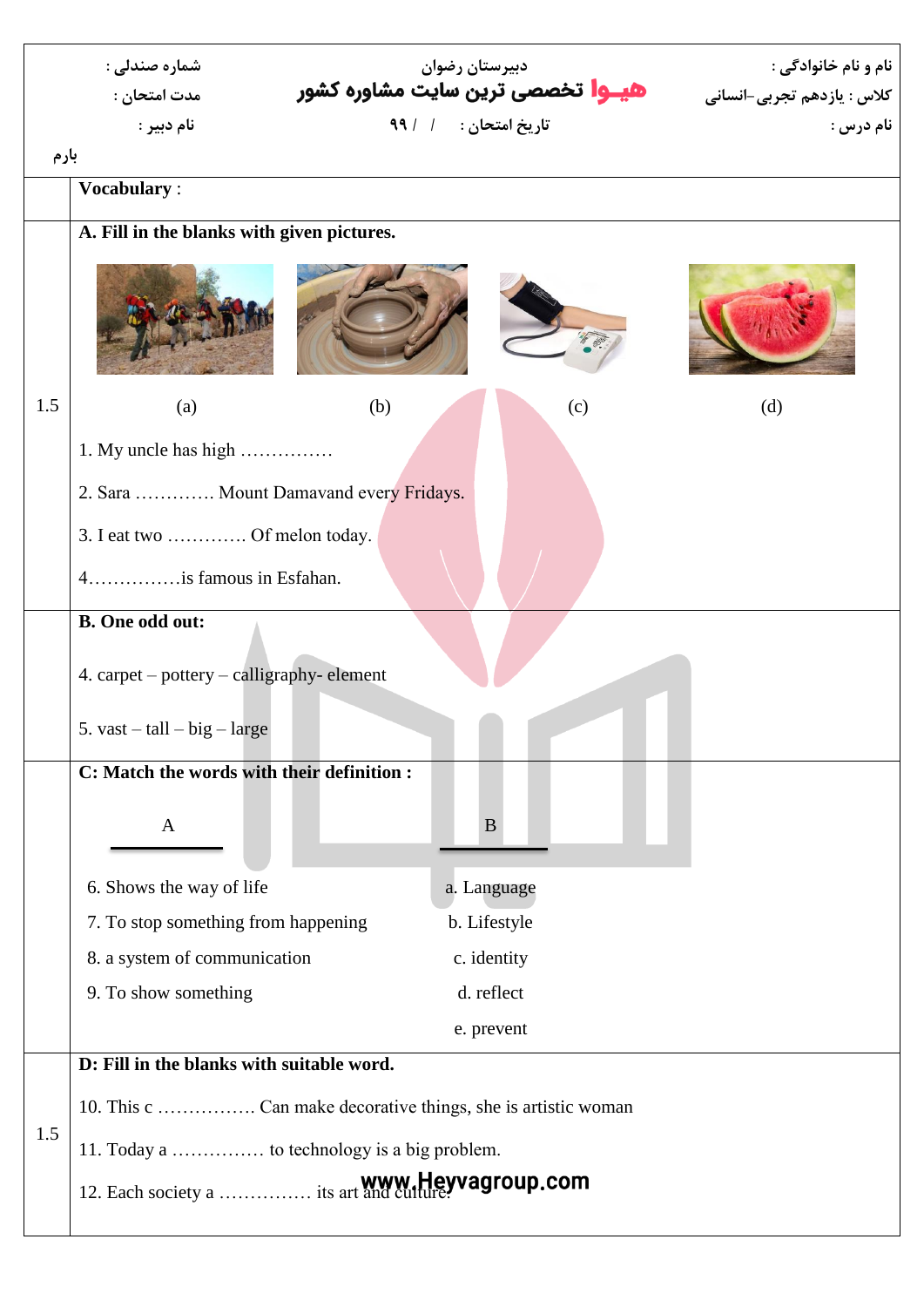|                | E: Fill in the blanks with given word                 |                                                                                |  |  |  |  |  |
|----------------|-------------------------------------------------------|--------------------------------------------------------------------------------|--|--|--|--|--|
|                |                                                       | هیــوا تخصصی ترین سایت مشاوره کشود (diversity – discount – unique – cordinent) |  |  |  |  |  |
|                | 13. They get  When they buy this handicraft.          |                                                                                |  |  |  |  |  |
|                | 14. Plant  of this city is amazing.                   |                                                                                |  |  |  |  |  |
|                |                                                       |                                                                                |  |  |  |  |  |
|                | 16. Each person's finger print is                     |                                                                                |  |  |  |  |  |
|                | F: Match column A and B:                              |                                                                                |  |  |  |  |  |
|                | $\mathbf{A}$                                          | $\bf{B}$                                                                       |  |  |  |  |  |
|                | 17. surfing                                           | a. tile                                                                        |  |  |  |  |  |
| 1              | 18. calligraphic                                      | b. depressed                                                                   |  |  |  |  |  |
|                | 19. local                                             | c. the net                                                                     |  |  |  |  |  |
|                | 20. heart                                             | d. attack                                                                      |  |  |  |  |  |
|                |                                                       | e. customs                                                                     |  |  |  |  |  |
|                | G. Write the correct from of verb:                    |                                                                                |  |  |  |  |  |
|                | 21. Let's go  next week. (bike)                       |                                                                                |  |  |  |  |  |
| $\overline{2}$ | 22.  he  fast food since Sunday. (eat)                |                                                                                |  |  |  |  |  |
|                |                                                       |                                                                                |  |  |  |  |  |
|                | 24. The teacher agrees  the class at 5. (leave)       |                                                                                |  |  |  |  |  |
|                | <b>H. Answer the questions :</b>                      |                                                                                |  |  |  |  |  |
|                | 25. What have you bought?                             |                                                                                |  |  |  |  |  |
| 3              |                                                       |                                                                                |  |  |  |  |  |
|                | 26. What will they do if they go to the park?         |                                                                                |  |  |  |  |  |
|                |                                                       |                                                                                |  |  |  |  |  |
|                |                                                       | I. Rearrange the words to make a correct sentence.                             |  |  |  |  |  |
|                |                                                       | 27. money – each mouth – how much – do – save – you?                           |  |  |  |  |  |
|                | 28. Food – your – of – cooking- tired – brother – is. |                                                                                |  |  |  |  |  |
|                | J. Choose the correct answer:<br>www.Heyvagroup.com   |                                                                                |  |  |  |  |  |
| 3.5            |                                                       | 29. He usually use  butter for breakfast                                       |  |  |  |  |  |
|                | a. a few<br>b. many<br>c. cup                         | d. some                                                                        |  |  |  |  |  |